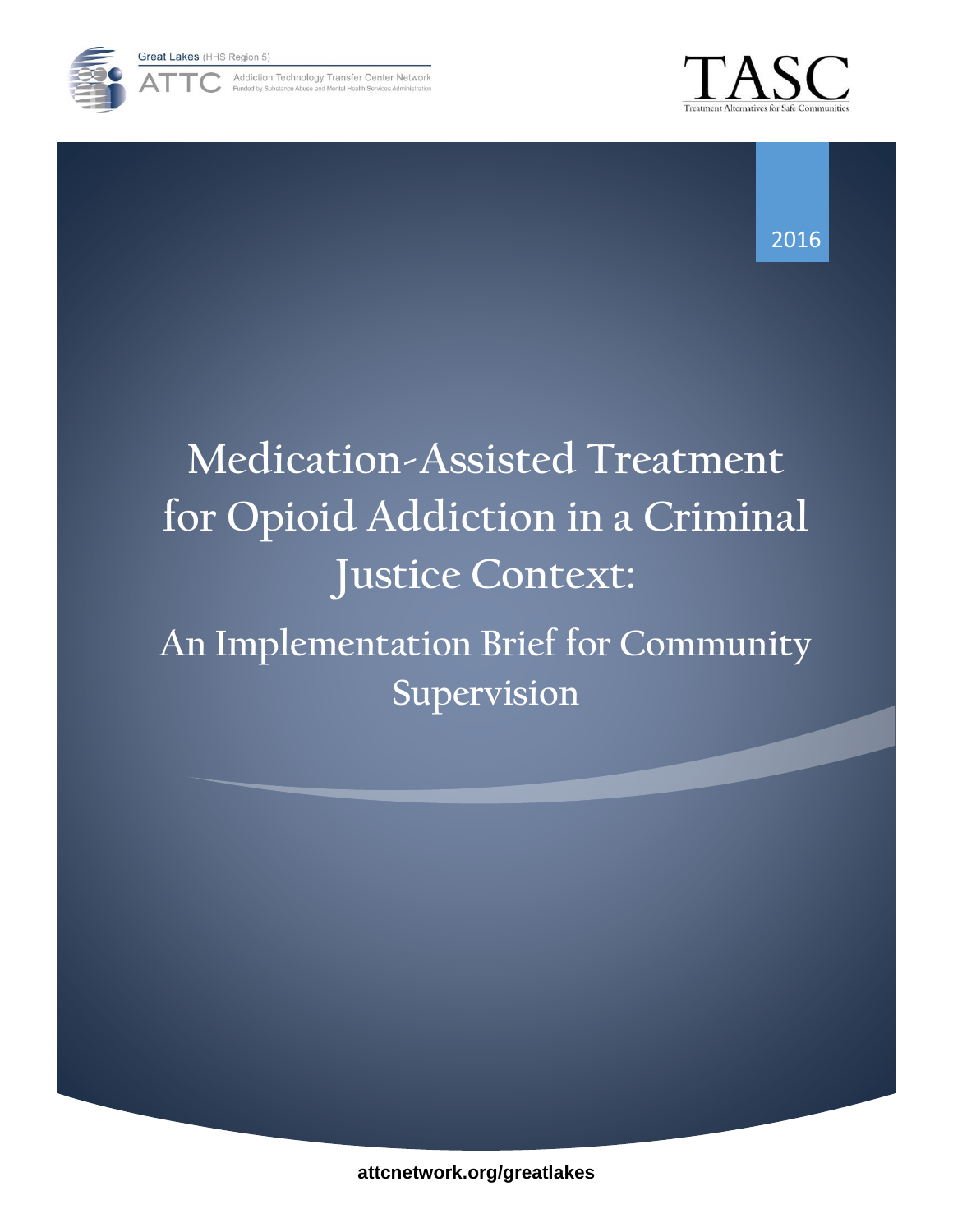#### **Medication-Assisted Treatment for Opioid Addiction in a Criminal Justice Context**

Published by the Great Lakes Addiction Technology Transfer Center and Treatment Alternatives for Safe Communities (TASC)

Great Lakes Addiction Technology Transfer Center Jane Addams College of Social Work University of Illinois at Chicago 1640 West Roosevelt Road, Suite 511 (M/C 779) Chicago, Illinois 60608-1316

TASC, Inc. (Treatment Alternatives for Safe Communities) Administrative Offices 700 S. Clinton Chicago, IL 60607

2016

This implementation brief was published by the Addiction Technology Transfer Center (ATTC) Network under a cooperative agreement from the Substance Abuse and Mental Health Services Administration (SAMHSA) Center for Substance Abuse Treatment (CSAT). Do not reproduce or distribute for a fee.

At the time of this publication, Kana Enomoto, M.S., served as SAMSHA's Acting Administrator. Kimberly A. Johnson, Ph.D, as CSAT Director; C. Danielle Johnson, M.P.H., Acting Director served as Director of CSAT's Division of Services Improvement; and Humberto M. Carvalho, MPH served as the CSAT Project Officer for the ATTC Network.

The opinions expressed herein are the views of the authors and do not reflect the official position of the U.S. Department of Health and Human Services (DHHS), SAMHSA, or CSAT. No official support or endorsement of DHHS, SAMHSA, or CSAT for the opinions described in this document is intended or should be inferred.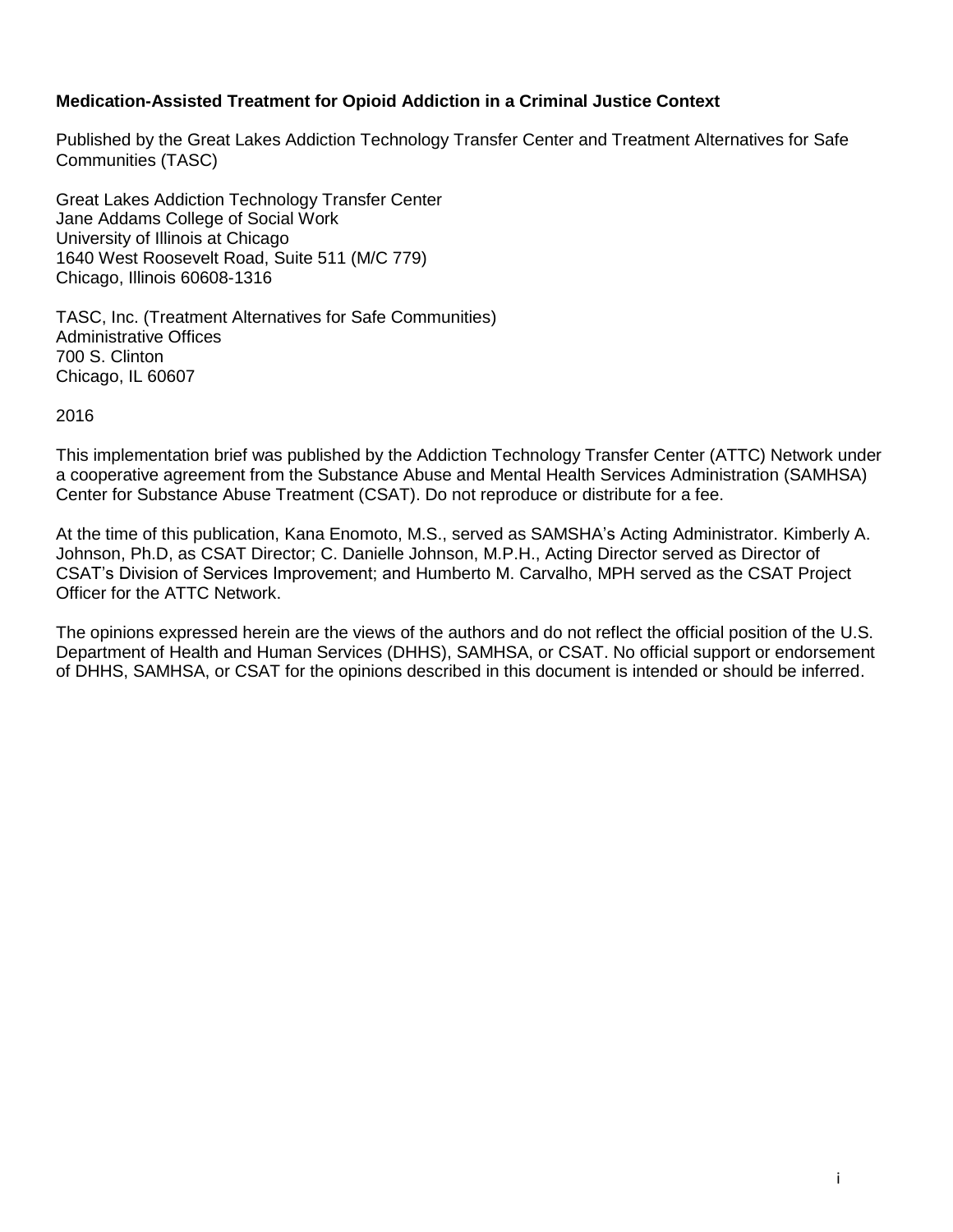# Introduction

The number of individuals with a substance use disorder within the justice system has been shown to be up to three times that of the general population (Karberg et al.,2005). Such a significant problem is a primary contributor to the high re-offense rate seen in our justice-involved population. Despite this, when intensive supervision is combined with evidence-based treatment, the rate of recidivism for this population can decrease up to 20% compared to individuals who receive no treatment (Aos et al., 2006). The rising use of illicit opiates over the past 10 years has exacerbated the problems associated with drug use; however criminal justice officials can play an important role in facilitating access to treatment for individuals with this disorder thereby improving community safety.

This implementation brief was developed to assist criminal justice practitioners in realizing the clinical, practical, logistical, and financial benefits of using medication-assisted therapies (MAT) with their opiate-involved adult populations. The science of MAT as a tool for criminal justice practitioners is evolving. Research, however, has consistently demonstrated the value of these therapies in decreasing the symptoms of detoxification, improving offender management and the attendant cost savings, and increasing an opiate-involved offender's overall prospects for success and compliance with the terms of their sentence and other treatment mandates. Simply put, the goal of this brief is to assist community corrections with achieving greater cost efficiencies and more positive long-term outcomes with opiate-involved populations.

MAT is a clinical undertaking. Medical professionals must be involved. Opportunities for discontinuity between stages of justice involvement exist. New modalities for administration are emerging. The nature of these therapies underscores the need for partnership and participation by myriad stakeholder entities, including the criminal justice system, physicians and nurses, community-based treatment, and state oversight agencies.

For criminal justice practitioners, this document will give you a basic overview of medicationassisted treatment and will guide the partnership and planning process as you consider how to implement such a strategy.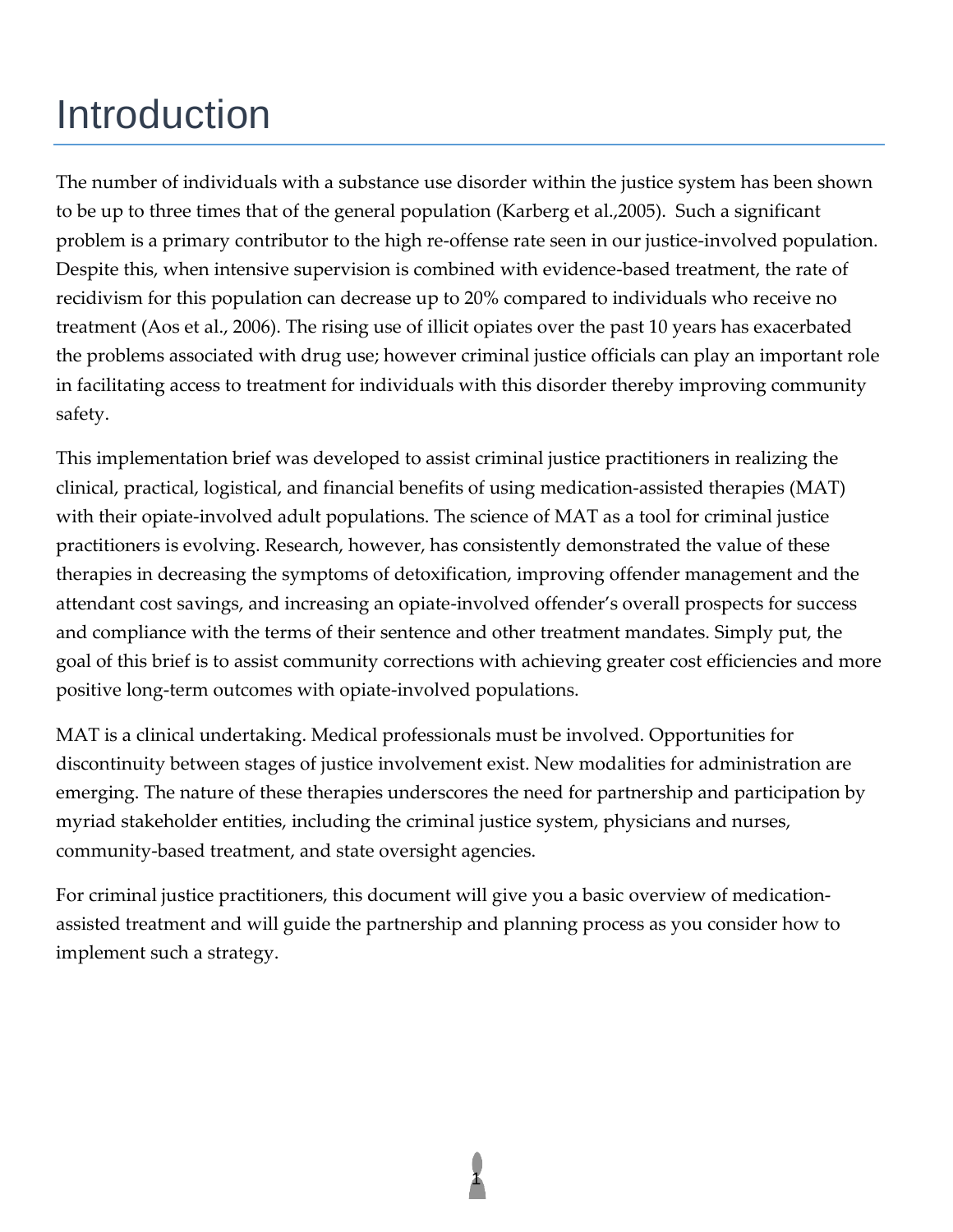# What is MAT?

The use of medication-assisted treatment (MAT), when combined with other counseling and behavioral therapies, has emerged over the years as an effective intervention for opiateinvolved adult individuals to increase their chances of successful recovery\*. Studies have shown that MAT can positively reduce illicit opioid use and also improve treatment retention rates. (Weiss, 2011; Thomas, 2013). The National Institute on Drug



Abuse (NIDA) states that MAT can "improve social functioning, reduce criminal activity, and lessen the risk of transmitting infectious diseases like HIV" (NIDA, 2014).

The decision to begin or end MAT is made between the individual and the medical provider, but the criminal justice system can play a key role in facilitating an individual's recovery process and reducing the likelihood of recidivism. This implementation brief provides information on MAT, as well as a roadmap that practitioners can use to orient their criminal justice supervision activities for clients on MAT. Considerations for criminal justice practitioners include identifying partners, establishing communication protocols, and using incentives or sanctions.

> **\*What is Recovery?** According to SAMHSA, recovery is a process of change through which individuals improve their health and wellness, live self-directed lives, and strive to reach their full potential. Recovery is built on access to evidence-based clinical treatment, including MAT, and recovery support services for all populations.

#### **Medications Prescribed for Opioid Treatment**

There are a number of FDA-approved medications to help treat opiate addiction.

**Methadone** is a long acting medicine that reduces opiate craving and blocks the effect of opiates. Methadone blocks the receptors in the brain that are affected by opiates such as heroin, enabling users to gradually detoxify from opiates without experiencing painful withdrawal symptoms (AddictionRecovery.org, 2015).

**Buprenorphine** is a long-acting partial agonist that acts on the same receptors as heroin and morphine, relieving drug cravings without producing the same intense "high" or dangerous side effects (NIDA, 2012). Buprenorphine alone and the combination of buprenorphine and naloxone prevent withdrawal symptoms when someone stops taking opioid drugs by producing similar effects to these drugs (NIH, 2012). The Suboxone® sublingual film and the Zubsolv® sublingual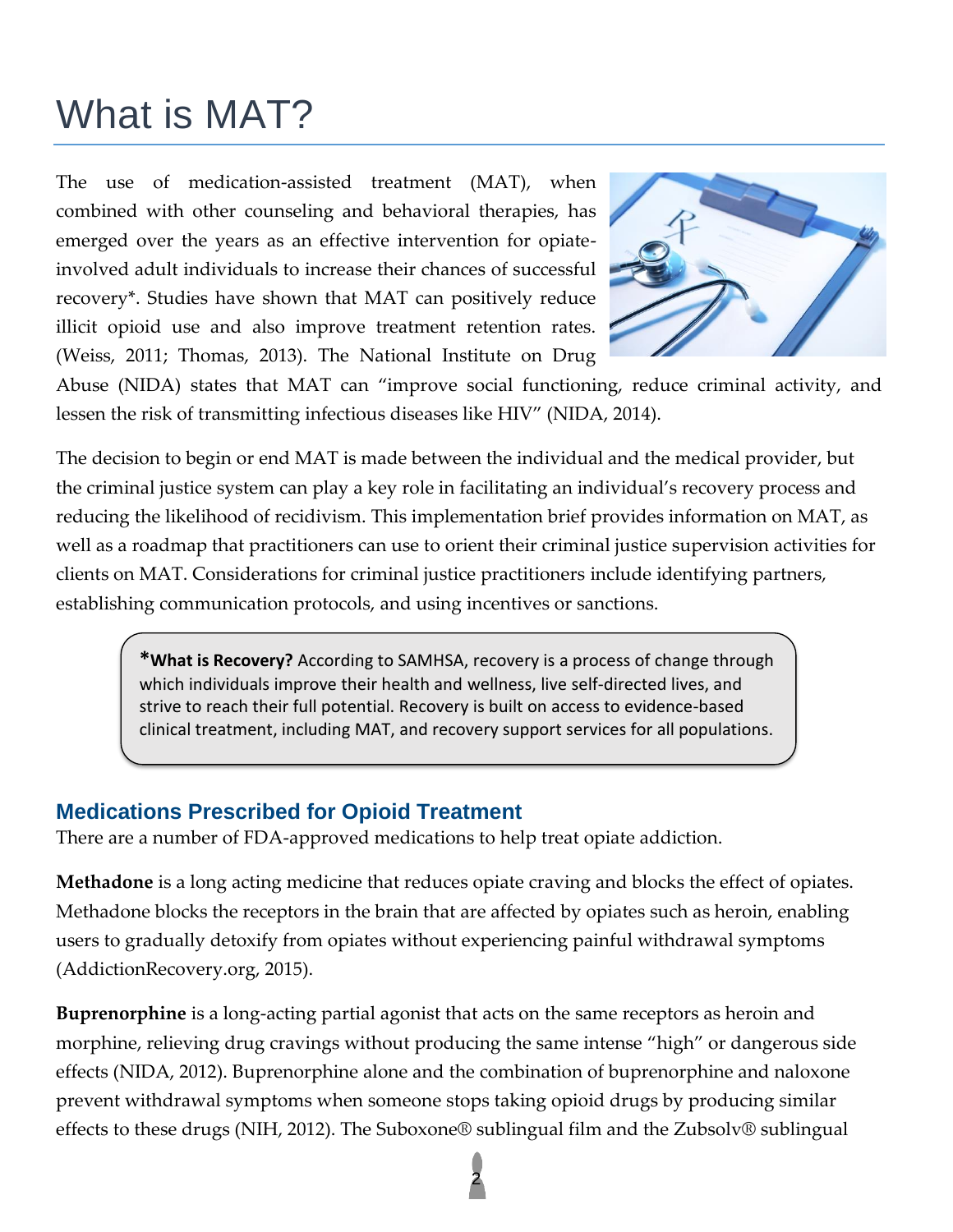tablet are examples of current FDA-approved medications which feature the combination of buprenorphine and naloxone to treat opiate addiction (FDA, 2014).

**Naltrexone** is an opioid antagonist medication that binds to opioid receptors but does not activate them. It may be most useful for highly motivated, recently detoxified patients who want total abstinence, as well as individuals at the experimenting stage of opioid use or those who are in early stages of their addiction. Naltrexone blocks the opioid receptors in the brain, thereby preventing the pleasure that one might otherwise feel when using heroin. It can be taken by mouth once daily or every other day, has minimal side effects, and is not addicting (AddictionRecovery.org, 2015). Vivitrol® is an extended release naltrexone shot that lasts up to a month.

**Naloxone: FDA-approved Medication to Prevent Overdose Death.** Naloxone is an emergency medication that reverses an overdose, preventing death.

- When distributed in communities, naloxone can reduce overdose deaths by 50% (StopOverdose, 2015).
- Intranasal naloxone can reverse heroin overdose 87% of the time while eliminating the risks associated with needle sticks presented by traditional intramuscular (injectable) naloxone (Kerr et. al. 2009).

**Including medications on a formulary does not guarantee access**; doctors still need to prescribe them. One national study found that only 58% of physicians qualified to prescribe buprenorphine for office-based opioid treatment were doing so (Kissin et. al. 2006).

### **What other treatment can be used in combination with MAT?**

According to NIDA, the goal of treatment planning is to match evidence-based interventions to the needs of the drug addicted individual (2014). The forms of treatment can vary over time as the needs of the individual change. Current evidence-based interventions identified by NIDA include cognitive-behavior therapy to learn positive coping skills, contingency management to reinforce behavioral change, and motivational enhancement to encourage treatment compliance (NIDA, 2014). Medication-assisted treatment should be considered for opioid addicted individuals in order to normalize brain function and encourage abstinence so that the individual can fully benefit from other psychosocial treatment interventions mentioned above.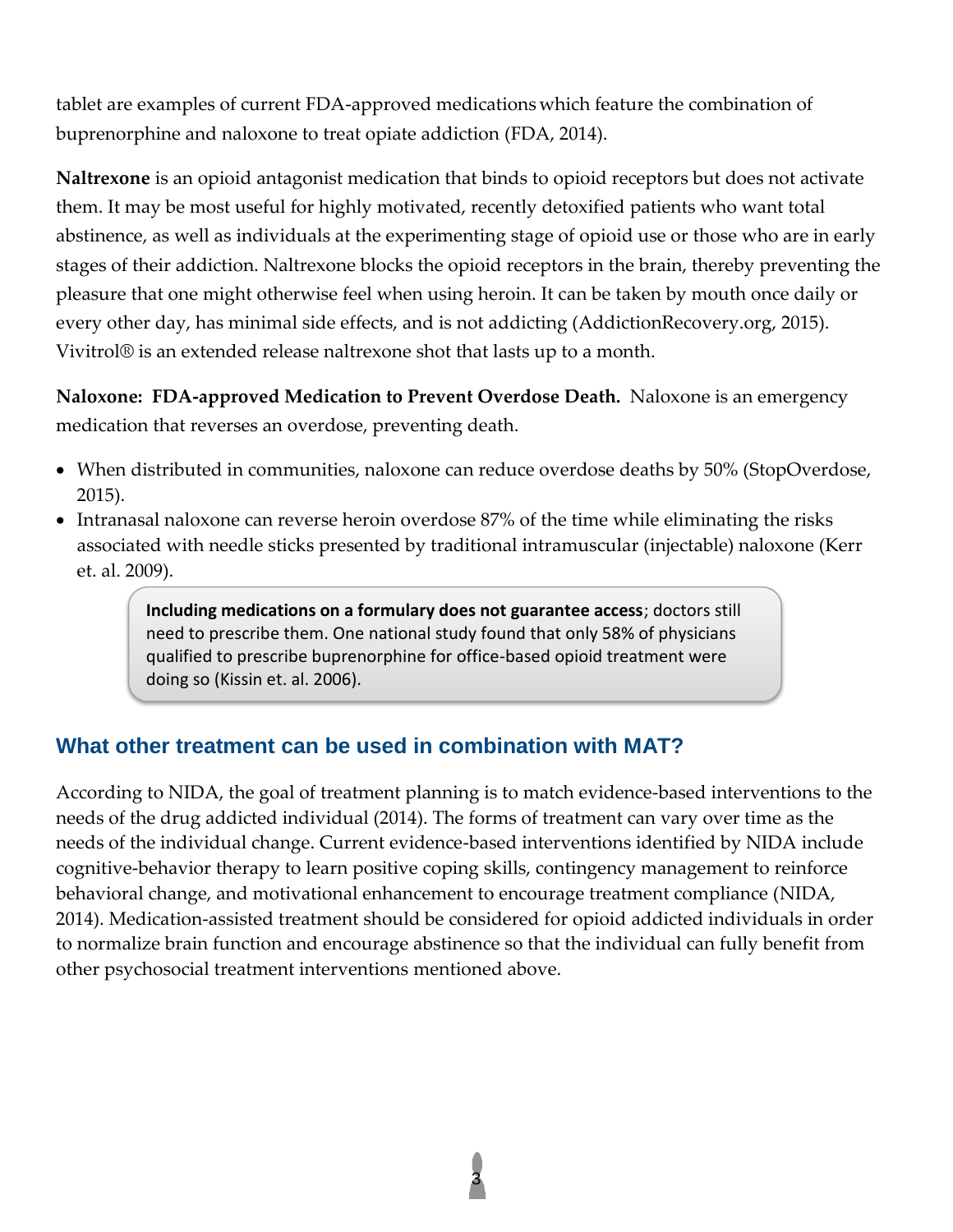# Probation

For the purposes of this section, *probation* refers to a sentence of supervision in the community, whereby the offender has regular contact with a probation officer and a series of conditions or mandates has been included as part of the sentence. Generally, a sentence to probation is expected to last from six months up to three years. This discussion assumes that MAT is added as a complement to a sentence that includes substance use treatment participation, and that the probationer is receiving the necessary biopsychosocial care. MAT should not be used absent a community-based treatment plan.

# **Core Benefits**

Benefits of MAT in a probation setting include improving the capacity of participants to successfully fulfill other conditions of court involvement, including participation in treatment. MAT also provides support and stabilization for ongoing recovery.

### **Roadmap for Implementation**

#### **1. Identify operational partners**

- Sentencing judge
- Probation authority
- Community treatment provider (if responsible for MAT administration)
- Physician or federally-qualified health center (FQHC), if licensed for MAT administration
- Case management entity such as TASC or other neutral provider

#### **2. Identify other stakeholders**

- Community corrections / jail
- Pretrial authority
- Prosecuting attorney
- Public defender
- Single state agency overseeing substance use treatment
- Community treatment
- Corrections

#### **3. Define target population and expectations**

- Target population as determined by:
	- o Prevalence of opiate use among the probation population
	- o Clinical diagnosis of the offender
	- o Capacity of community treatment or certified physicians
	- o Capacity of other medical and observation staff

Overall, expectations for MAT in this setting should include stable participation in a maintenance regimen. It may be possible to see a decrease of dosing over the length of supervision.

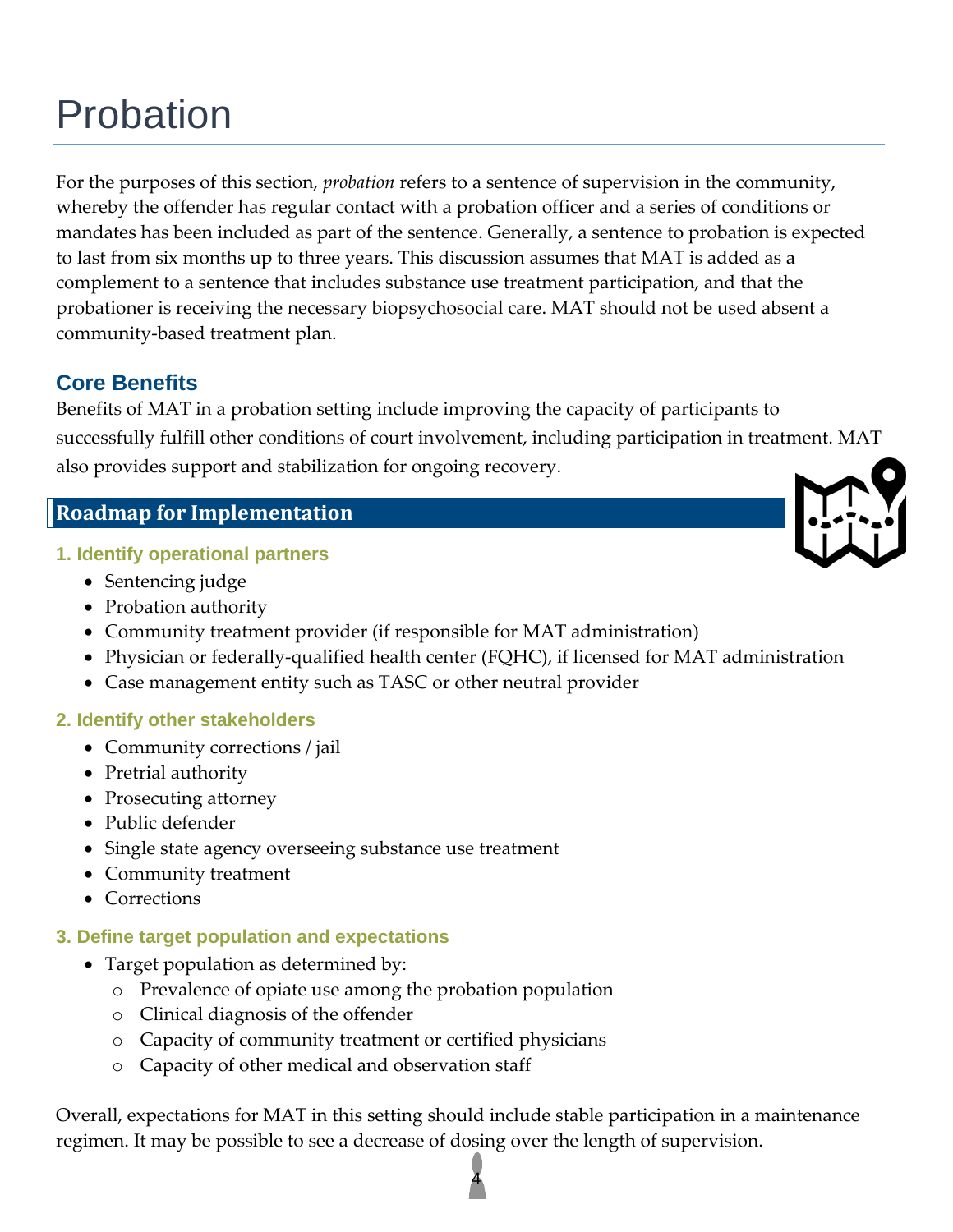However, MAT must be considered in the overall context of probation supervision, with the assumption that the application of MAT as a complement will promote higher rates of compliance and success.

The length of MAT will vary from individual to individual as courses of substance use treatment vary. Transition planning into the community will be a critical factor in long-term success.

### **4. Define clinical process**

As part of the probation program, MAT may be administered either by the acting treatment provider, if so qualified, or in partnership with a physician or federally-qualified health center (FQHC). In general, participants already will have moved out of a detoxification phase, so MAT in a probation context will consist largely of a maintenance regimen.

#### **Clinical processes include:**

- Initial screening by pretrial authority
- Eligibility determination by judge and probation authority
- Full clinical assessment by qualified treatment or case management provider, partner physician, or licensed professional in pretrial authority or probation
- Service decision-making, by judge and probation authority, along with properly-qualified treatment or case management provider, or via partnership with a physician or federallyqualified health center
- Induction, dosing protocol and ongoing supervision at properly-qualified treatment or case management provider, or via partnership with a physician or FQHC, in cooperation with the probationer
- Linkage to traditional psycho-social treatment as suggested by the assessment, and in cooperation with the probationer

### **5. Define role of toxicology**

Toxicology should be utilized consistent with the overall treatment and compliance protocol. Some considerations for the drug testing process for individuals on MAT from the Treatment Improvement Protocol manual published by the Center for Substance Abuse Treatment include (2005):

- Drug testing should be performed by the treatment facility to detect substance use and monitor treatment compliance.
- At a minimum, samples from patients maintained on methadone should be tested for methadone and its metabolites to prevent patients from simply adding methadone to the sample.
- Drug testing for the presence of medication should be nearly 100% positive because lower percentages could indicate medication diversion, which requires investigation by the treatment provider.
- A combination of drug testing and self-report should be used to detect substance abuse or monitor compliance, as this has been found to be more useful than either alone.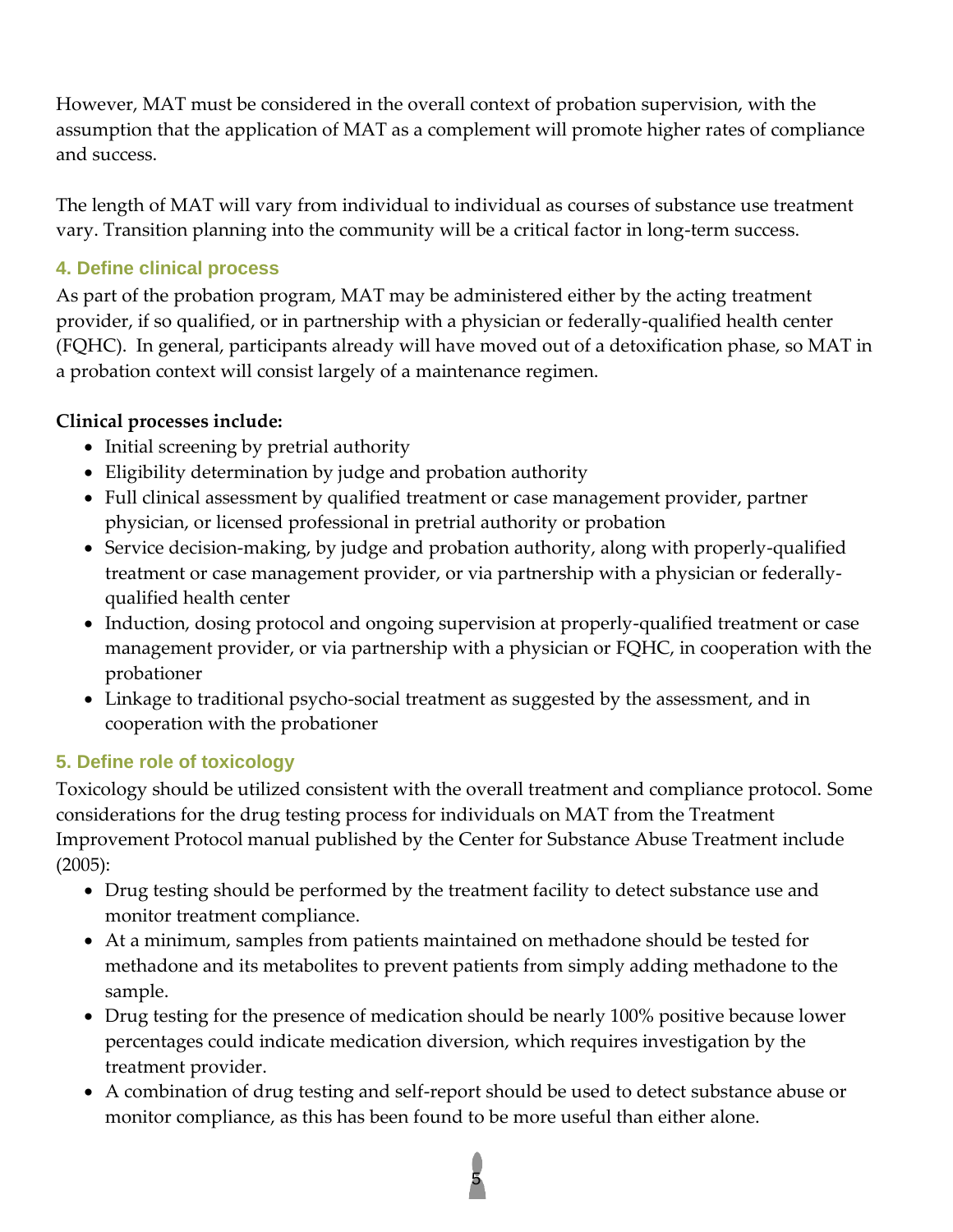#### **6. Determine drug testing methods**

There are multiple forms of drug testing to detect the presence of illicit substances, including tests of urine, oral-fluid, blood, sweat, and hair. The most prominent method has been urine testing because obtaining specimens is relatively easy and testing is affordable. The types of urine testing include:

- **Instant Cups:** This is a quick drug screen that can be performed in a facility upon suspicion of drug use. This method is the least costly option to screen individuals for drug use; however, the accuracy of the cups is lower than other methods. Some screens read too high, giving a false negative, or read too low, providing a false positive, leading to incorrect sanctions.
- **Lab Screening Tests:** These are generally much more accurate in producing positive or negative drug screen results. This test's limitation is that it provides an indirect measurement of the drug meant to indicate the presence of the drug and not the exact amount of an illicit substance in the person's system.
- **Lab Confirmation Tests:** This is the most accurate method for detecting illicit drugs with the capability of determining the exact amount of an illicit substance in a sample. However, these tests take the longest time to conduct and, as a result, are the most time- and cost-consuming of the options.

#### **7. Identify possible incentives for compliance**

The possible use of incentives should be considered in the context of other treatment and supervisory activities, and consistent with other conditions and mandates. They may include decrease in probation officer contact or step-down in intensity and type of treatment.

*Note: Increase in dosage of the treatment medication is not to be considered an incentive for compliance as that decision is made by the medical provider. In addition, "coming off" of MAT should not be considered a condition of supervision necessary prior to release from probation.*

#### **8. Identify possible sanctions for non-compliance**

Sanctions for non-compliance need to be considered in the context of other treatment and supervisory activities, and consistent with other conditions and mandates, but may include increase in probation officer contact, restricted movement schedules, electronic monitoring, placement in halfway back facilities (without interrupting the MAT regimen), or step-up in intensity and type of treatment.

*Note: Reduction in dosage of the treatment medication is not to be considered as a punishment for non-compliance; dosage decisions are made by the medical provider.*

#### **9. Establish communication flow**

Exchange information between the MAT provider and the probation authority on the individual's treatment participation and compliance. In order to obtain this information from the treatment provider, it will be necessary to have the client sign consent to release of information between the probation office and treatment agency.

If the probation office does not have a standard release of information form, templates are available online by searching for the Health Insurance Portability and Accountability Act (HIPAA) Release of Information Form.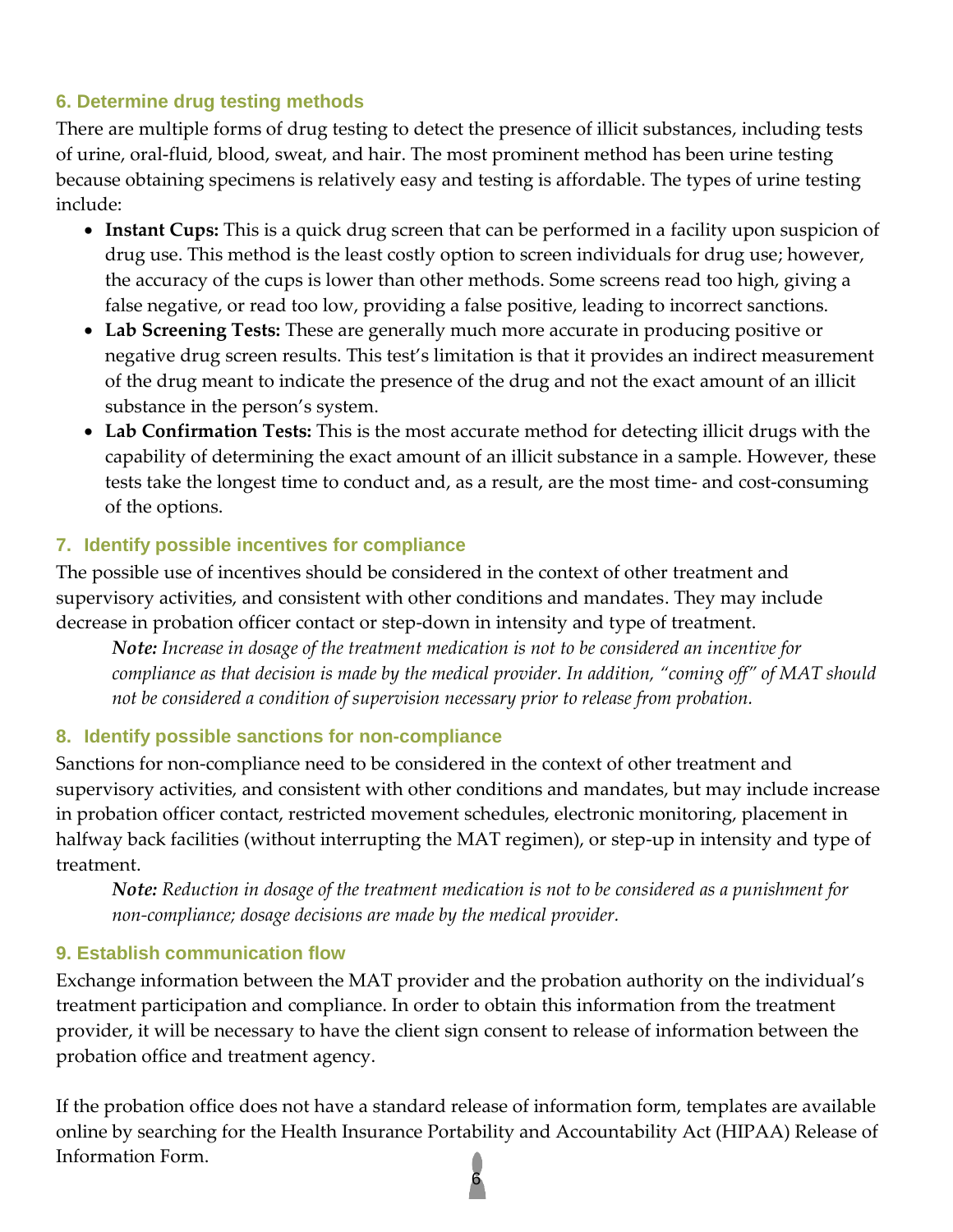#### **10.Plan for transition**

Transitioning off of probation, the clinical focus for the participant needs to be long-term, durable recovery: positioning ex-offenders to succeed beyond justice supervision.

If individuals successfully complete the conditions and mandates of their probation sentence, they are likely to be released to their communities with little or no further justice accountability.

Nonetheless, it is possible that they will continue their MAT regimen, in which case they need to be referred to a community-based provider, physician, or FQHC that can assist in ongoing administration. (Similar to medications to manage other chronic conditions such as diabetes or hypertension, MAT for addiction recovery may be continued indefinitely, based on medical advice). It is also critical to build durable recovery through access to other services and providers, using the recovery-oriented system of care model as a guide.

If the individual is reincarcerated for any reason, the expectations for a total cessation of traditional treatment (and therefore MAT) are high. However, the judge and probation authority may be able to coordinate with the department of corrections or medical director of the prison to continue the MAT regimen.

#### **11.Identify and address potential barriers**

- Variability of lengths of sentence
- Certification of medical staff
- Availability of space for administration within the community and accessibility to all participants
- Access to other supportive services, such as mental health services, employment assistance, housing, and family and life skills

7

• Transition planning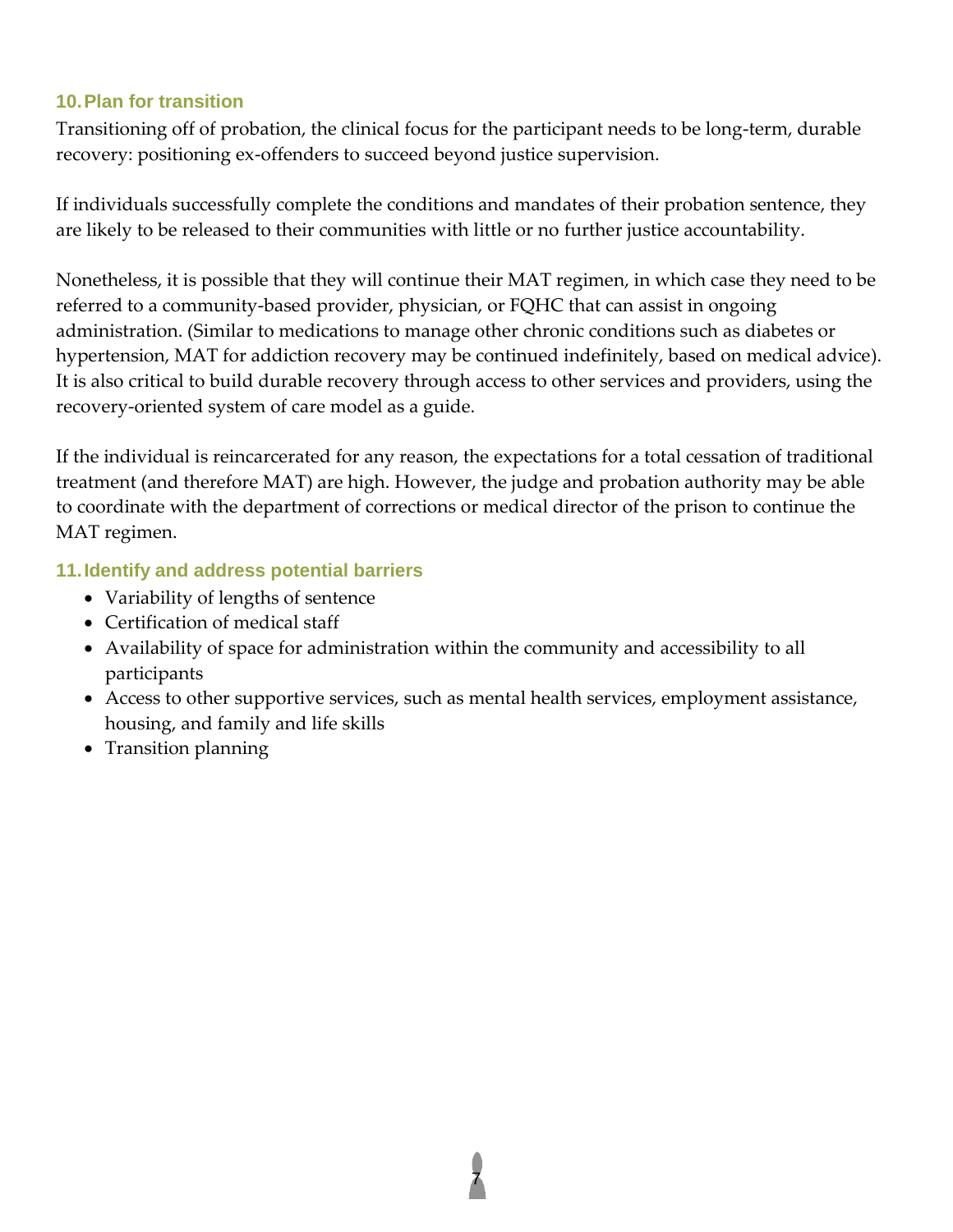# Parole / Reentry

For the purposes of this section, *parole* and r*eentry* refer to the release of an individual from a corrections institution and back into the community, but still under the supervision of, and accountability to, a justice authority, and with regular contact with an officer of that authority. Violations of parole may result in return to the institution.

Parolees with opiate addictions will typically fall into one of three categories. First, and ideally, they will have participated in treatment with a MAT maintenance regimen within the institution, and will have been involved in a pre-release planning process that includes consideration of their needs as related to MAT. In these circumstances, implementation of MAT in a parole or reentry setting is a continuation of the treatment process begun in the institution, and an existing treatment plan should be consulted.

Second are parolees with a presenting opiate addiction who received no MAT treatment in the institution but for whom some treatment planning was conducted pre-release and referrals were given to an agency to begin MAT upon reentry into the community.

Third, and much more common, are parolees who received no MAT treatment in the institution, but for whom prior opiate use or addiction is a presenting problem, and for whom MAT will begin in the community. In these circumstances, the roadmap presumes that there has been little to no reentry planning within the institution related to community-based treatment or MAT.

# **Core Benefits**

Benefits of MAT in a parole setting include support and stabilization for ongoing, stable reentry and recovery upon release, and reducing the risk of relapse to illicit opiate use, crime, and overdose death, the risk of which is especially high in the weeks after release.

In a study conducted in Washington State in 2007, during the first two weeks of release from prison, prior inmates were 12 times more likely to die than compared to other state residents, with the leading cause of death being overdose (Binswanger et al., 2007). In most cases, these individuals returned to using the same amount of opiates as they had prior to detoxification; however, due to a decrease in their body's ability to tolerate the drug, they overdosed. For people with opiate addictions who are being released from incarceration, the continuation of MAT, along with close monitoring and case management, are especially important during the period immediately following release.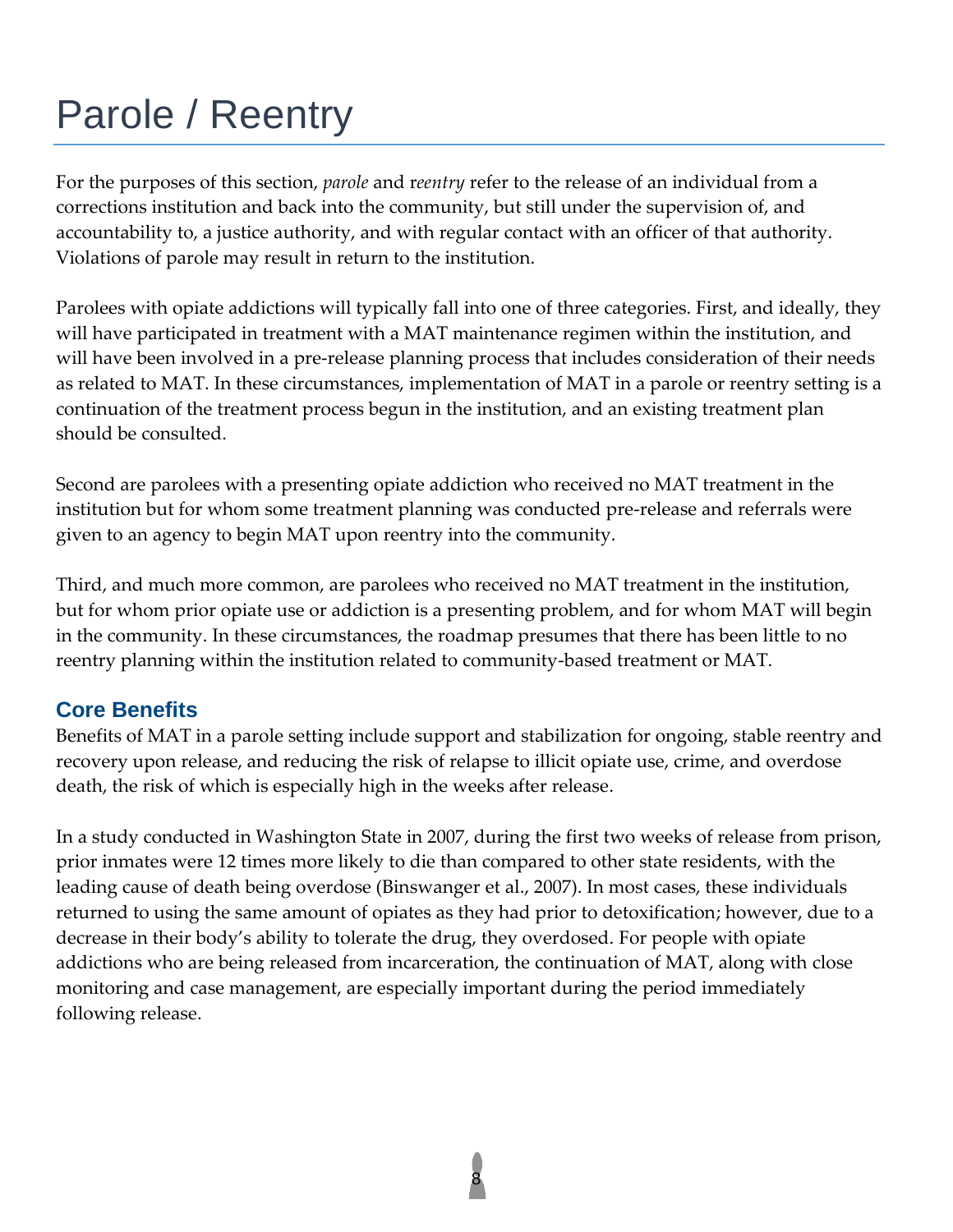### **Roadmap for Implementation**

- **1. Identify operational partners**
	- Corrections authority
	- Parole authority (if different)
	- Community treatment provider or physician administrator
	- Case management entity such as TASC or other neutral provider

### **2. Identify other stakeholders**

- Sentencing judge
- Single state agency overseeing substance use treatment
- **3. Define target population and expectations**
	- Target Population as determined by:
		- o Prevalence of participation in a MAT program within the institution
		- o Clinical diagnosis of the offender
		- o Capacity of community treatment or certified physicians
		- o Capacity of other medical and observation staff

Expectations should be defined by the length of parole supervision. In the event of shorter lengths of supervision, it should be assumed that participants will not have completed MAT by the time they complete their sentence. The length of time in MAT should not be related to the length of supervision. Decisions related to a parolee's ongoing treatment regimen should only be made by a medical professional.

### **4. Define clinical process**

As part of the parole program, MAT will be managed by a community-based provider or physician consistent with the maintenance regimen used within the institution. Functions of the clinical process include:

- Eligibility determination, decision-making and ongoing supervision conducted by parole authority in collaboration with treatment provider or physician
- In the case of parolees who have not participated in a MAT regimen within the institution, induction will be conducted by a properly-qualified treatment provider, or via partnership with a physician or FQHC
- Dosing protocol and ongoing supervision conducted by a properly qualified treatment provider, or via partnership with a physician or FQHC, in cooperation with the parolee
- Linkage to traditional psycho-social treatment as suggested by the assessment

# **5. Define role of toxicology**

Toxicology should be utilized consistent with the overall treatment and compliance protocol. (See discussion in this paper's probation section as well).

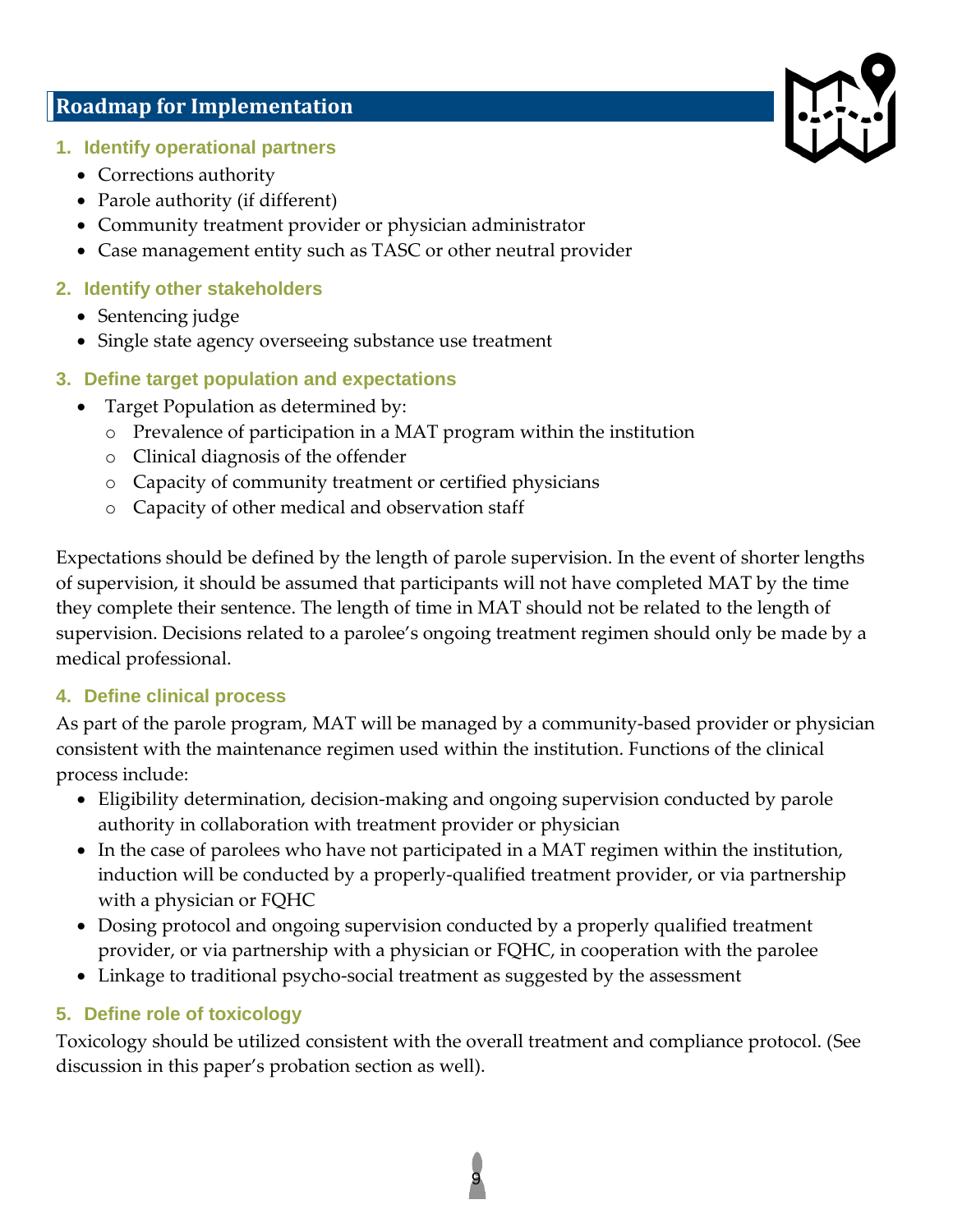#### **6. Identify possible incentives for compliance**

The possible use of incentives should be considered in the context of other treatment and supervisory activities, and consistent with other conditions and mandates. They may include a decrease in parole officer contact or a step-down in intensity and type of treatment.

*Note: Increase in dosage of the treatment medication is not to be considered an incentive for compliance as that decision is made by the medical provider. In addition, "coming off" of MAT should not be considered a condition of supervision necessary prior to release from probation.*

#### **7. Identify possible sanctions for non-compliance**

Possible sanctions for non-compliance need to be considered in the context of other treatment and supervisory activities, and consistent with other conditions and mandates. They may include an increase in parole officer contact, restricted movement schedules, electronic monitoring, placement in halfway back facilities (without interrupting the MAT regimen), or step-up in intensity and type of treatment.

*Note: Reduction in dosage of the treatment medication is not to be considered as a punishment for noncompliance. Dosage decisions are made by the medical provider.*

#### **8. Establish communication flow**

Exchange information between the MAT provider and the parole authority on the individual's treatment participation and compliance. In order to obtain this information from the treatment provider, it will be necessary to have the client sign a consent to release of information between the parole office and treatment agency.

If the parole office does not have a standard release of information form, templates are available online by searching for the Health Insurance Portability and Accountability Act (HIPAA) Release of Information Form.

#### **9. Plan for transition**

The release of an individual from prison is likely to have a tremendous destabilizing effect on the individual's coping mechanisms. As a result, planning for continuity of MAT should begin prior to release, with the identification of an appropriate community-based licensed treatment provider, physician or FQHC, and supervision by the parole authority.

If the individual successfully completes the conditions and mandates of parole involvement, they are likely to be released to their communities with little or no further justice accountability. However, based on the length of their sentence, the length of their community supervision, and their current clinical need, it is possible that they will not have fully completed their MAT regimen. As a result, they need to be referred to a community-based provider, physician or FQHC that can assist in ongoing administration.

#### **10.Identify and address potential barriers**

- Variability of lengths of sentence
- Equitable access to community-based MAT with the geographic dispersal of parolees
- Access to other supportive services, such as mental health services, employment assistance, housing, and family and life skills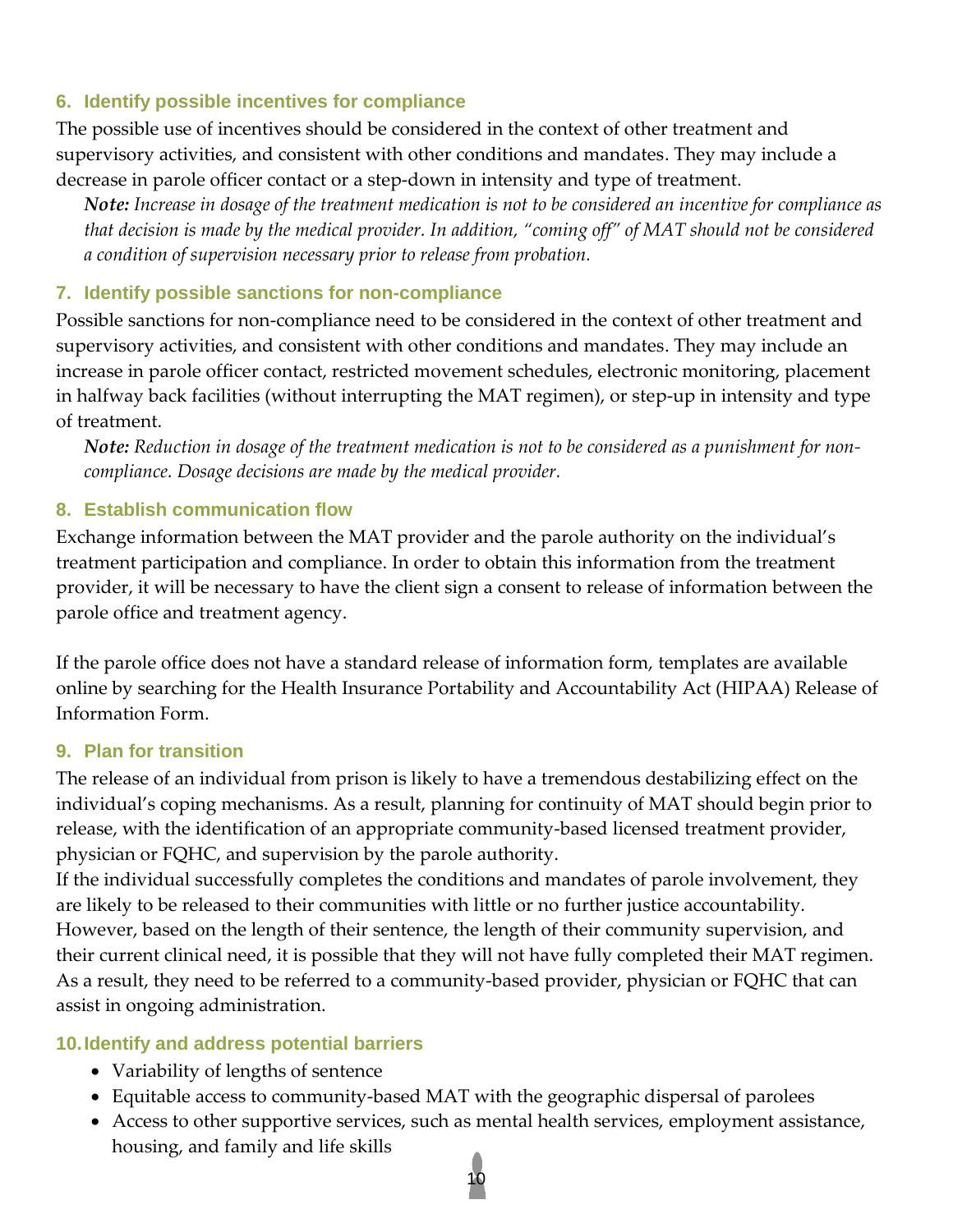# Promising Practices

There are currently a number of pilot programs nationwide that are utilizing MAT for individuals on probation or parole. A program in Winnebago County (Rockford), Illinois, is currently utilizing Vivitrol for opiate-addicted individuals in the criminal justice system:

A program that uses medication to address heroin and other opiate addiction is showing promising results for defendants in the Winnebago County Adult Drug Court program. The program helps participants avoid relapse, improve their engagement in treatment, and get on the path to maintaining long-term abstinence and recovery.

Since January 2014, eligible defendants who are addicted to heroin have been offered the option to receive Vivitrol®, a medication which reduces cravings and blocks the effects of opiates. The program is completely voluntary. Participants who consent to the program requirements participate in an intensive regimen of counseling and meetings, and also receive a monthly, extended-release injection of Vivitrol, in addition to the other structured requirements of the Winnebago County Drug Court.

"Heroin and opiate use in our community is incredibly destructive and is flooding our criminal justice system with people who are committing crimes because of their addiction to this category of drugs. Having the opportunity to offer Vivitrol to defendants in Drug Court to suppress their urge to use heroin and opiates and to help them focus on changing their ways of thinking and their behaviors through intensive treatment and supports is already resulting in people moving forward in their path to recovery," said Judge Janet R. Holmgren, presiding judge of Juvenile and Problem-Solving Courts for the 17<sup>th</sup> Judicial Circuit Court. "The benefits flow not only to the individuals who are able to reclaim their lives but to the community where they will not be committing new crimes to fund their addiction."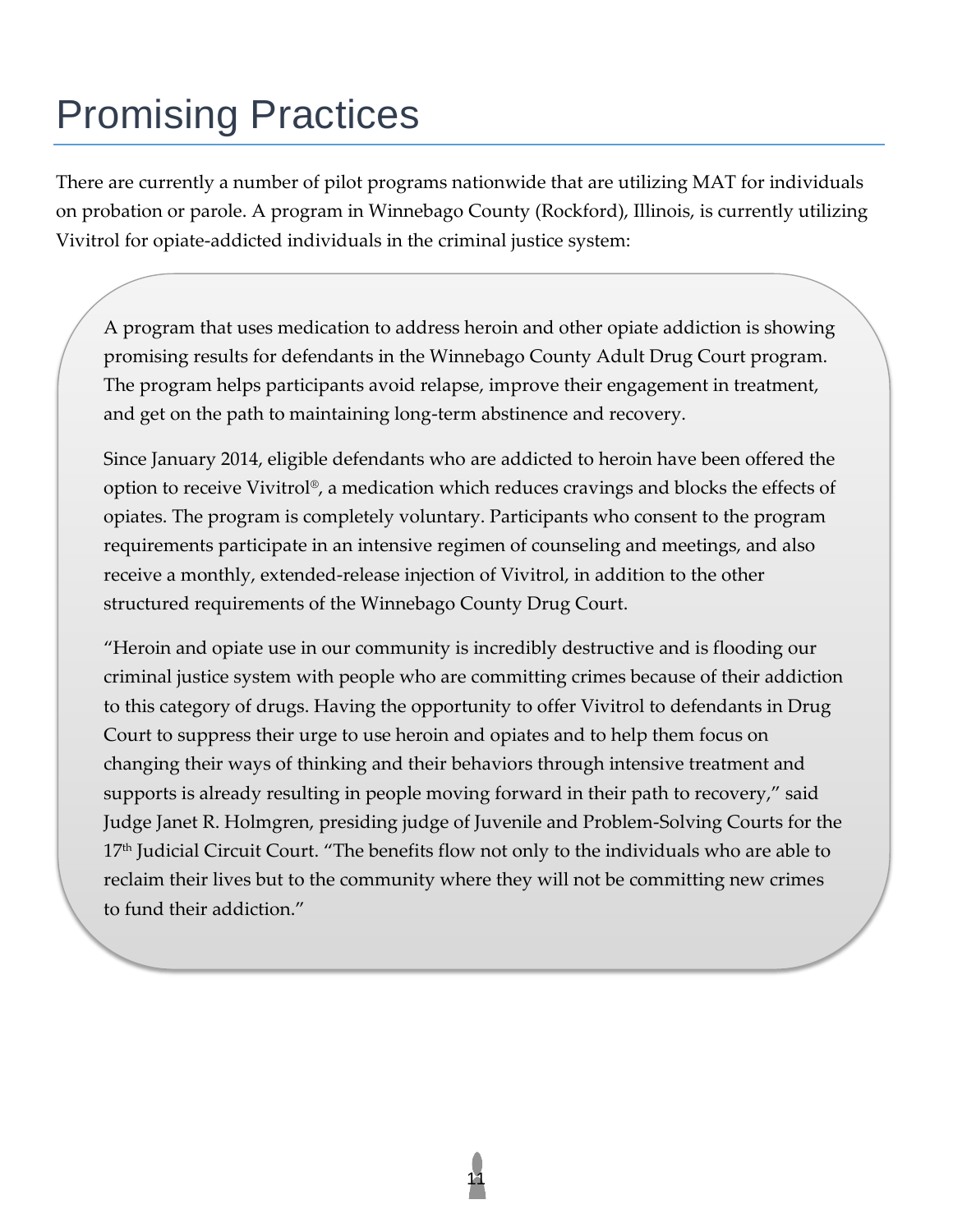# References

AddictionRecovery.org. (2015). Accessed December 14, 2015, on [http://www.addictionrecoveryguide.org/medication/heroin\\_and\\_pain\\_pills](http://www.addictionrecoveryguide.org/medication/heroin_and_pain_pills)

Aos, S., Miller, M., and Drake, E. (2006). *Evidence-Based Adult Corrections Programs: What Works and What Does Not.* Olympia: Washington State Institute for Public Policy.

- Binswanger, Ingrid et al. (2007). Release from Prison A High Risk of Death for Former Inmate. *NewEngland Journal of Medicine*. 356:157-165
- Center for Substance Abuse Treatment. (2005). *Medication-Assisted Treatment for Opioid Addiction in Opioid Treatment Programs.* Treatment Improvement Protocol Series 43. HHS Publication No. (SMA) 12-4214. Rockville, MD: Substance Abuse and Mental Health Services Administration.
- Gerra G., Maremmani I., Capovani B., Somaini L., Berterae S., Tomas Rossello J., Saenz E., Busse A., & Kleber H. (2009). *Long-Acting Opioid Agonists in the Treatment of Heroin Addiction: Why Should We Call Them "Substitution?"* Substance Use Misuse 44(5), 663-671
- Karberg, J.C., & James, D.J. (2005). Substance dependence, abuse, and treatment of jail inmates, 2002. Washington, DC: Bureau of Justice Statistics, Office of Justice Programs, U.S. Department of Justice.
- Kerr, D., Kelly, A., Dietze, P., Jolley, D., & Barger, B. (2009). Randomized controlled trial comparing the effectiveness and safety of intranasal and intramuscular naloxone for the treatment of suspected heroin overdose. *Addiction*, *104*(12): 2067-2074. Doi: 10.1111/j.1360- 0443.2009.02724.x.
- Kissin, W., McLeod, C., Sonnefeld, J., and Stanton, A. (2006). Experiences of a national sample of qualified addiction specialists who have and have not prescribed buprenorphine for opioid dependence. *Journal of Addictive Diseases. 25*(4):91–103. Doi: 10.1300/J069v25n04\_09
- National Institute of Drug Abuse*. (2014).Principles of Drug Abuse Treatment for Criminal Justice Populations*. Accessed July 7, 2014 from the National Institute of Drug Abuse website at [http://www.drugabuse.gov/publications/principles-drug-abuse-treatment-criminal-justice](http://www.drugabuse.gov/publications/principles-drug-abuse-treatment-criminal-justice-populations/principles)[populations/principles](http://www.drugabuse.gov/publications/principles-drug-abuse-treatment-criminal-justice-populations/principles)
- National Institute of Drug Abuse*. (2014).What can we do about drug overdose epidemic*. Accessed July 23, 2014 from National Institute on Drug Abuse website at [http://www.drugabuse.gov/about](http://www.drugabuse.gov/about-nida/noras-blog/2014/06/what-can-we-do-about-heroin-overdose-epidemic)[nida/noras-blog/2014/06/what-can-we-do-about-heroin-overdose-epidemic](http://www.drugabuse.gov/about-nida/noras-blog/2014/06/what-can-we-do-about-heroin-overdose-epidemic)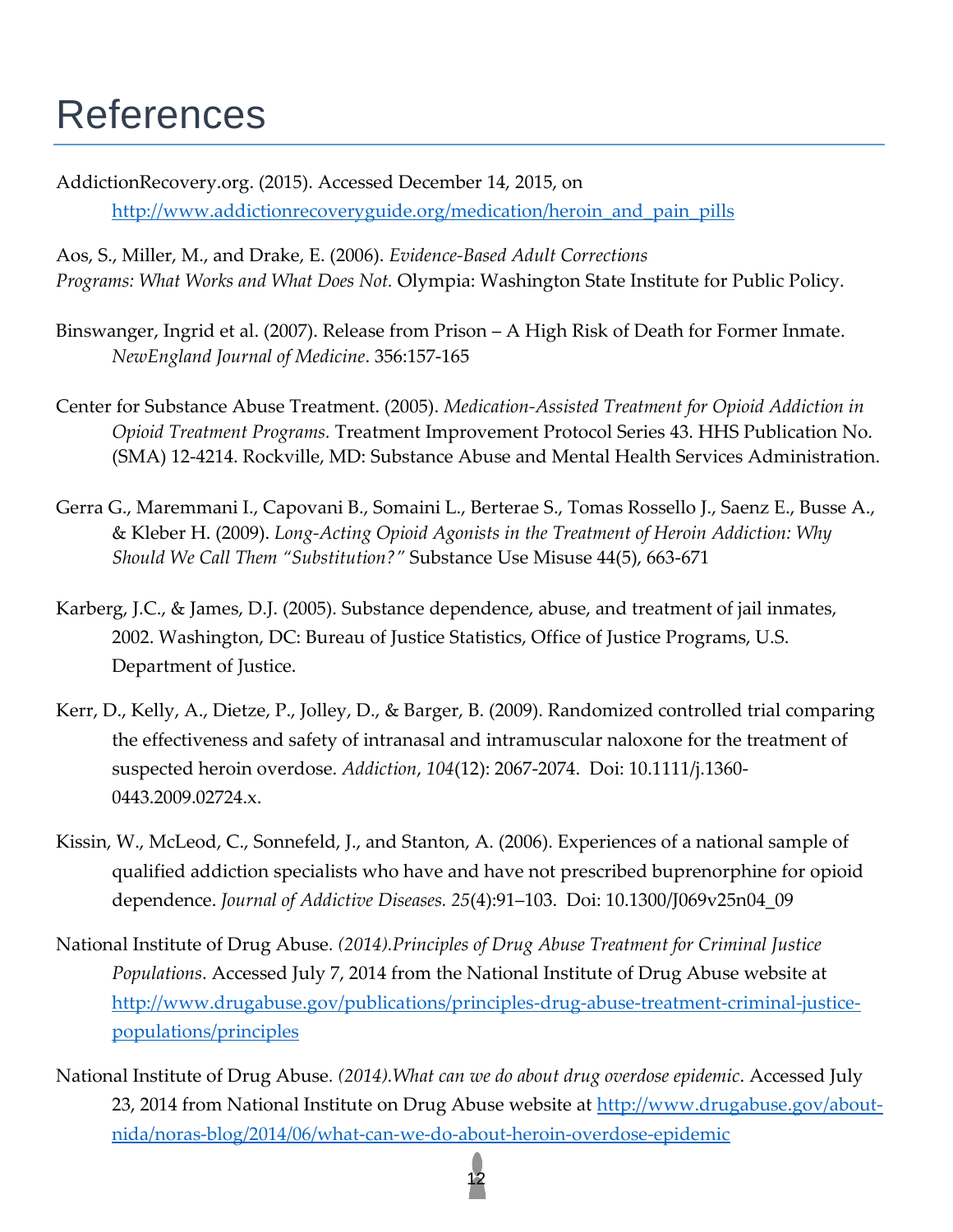- National Institute on Drug Abuse. (2012). Opiate addiction in the United States. Accessed December 28, 2015 from [http://www.drugabuse.gov/publications/principles-drug-addiction-treatment](http://www.drugabuse.gov/publications/principles-drug-addiction-treatment-research-based-guide-third-edition/frequently-asked-questions/use-medications-methadone-buprenorphine)[research-based-guide-third-edition/frequently-asked-questions/use-medications-methadone](http://www.drugabuse.gov/publications/principles-drug-addiction-treatment-research-based-guide-third-edition/frequently-asked-questions/use-medications-methadone-buprenorphine)[buprenorphine](http://www.drugabuse.gov/publications/principles-drug-addiction-treatment-research-based-guide-third-edition/frequently-asked-questions/use-medications-methadone-buprenorphine)
- Office of National Drug Control Policy. (2014). *Medication Assisted Treatment for Opioid Addiction*. Accessed July 21, 2014, at Office of National Drug Control Policy website on [http://www.whitehouse.gov/sites/default/files/ondcp/recovery/medication\\_assisted\\_treatme](http://www.whitehouse.gov/sites/default/files/ondcp/recovery/medication_assisted_treatment_9-21-20121.pdf) [nt\\_9-21-20121.pdf](http://www.whitehouse.gov/sites/default/files/ondcp/recovery/medication_assisted_treatment_9-21-20121.pdf)
- Stop Overdose IL. (n.d.) Naloxone (Narcan®) fact sheet. Retrieved from [http://stopoverdoseil.org/assets/naloxone-fact-sheet.pdf.](http://stopoverdoseil.org/assets/naloxone-fact-sheet.pdf)
- Thomas, Cindy Parks et al.(2013). "Medication-Assisted Treatment with Buprenorphine: Assessing the Evidence,"*Psychiatric Services* in Advance, p. 7 (Nov. 18, 2013).
- U.S. National Library of Medicine, National Institutes of Health. (2012). Medline Plus: Buprenorphine Sublingual. Retrieved from <http://www.nlm.nih.gov/medlineplus/druginfo/meds/a605002.html>
- U.S. Food and Drug Administration. (2014). Orange Book: Approved Drug Products with Therapeutic Equivalence Evaluations. Active Ingredient Search Results from "OB\_Rx" table for query on "buprenorphine." Retrieved from <http://www.accessdata.fda.gov/scripts/cder/ob/docs/tempai.cfm>
- Weiss, Roger et al.(2011). "Adjunctive Counseling During Brief and Extended Buprenorphine-Naloxone Treatment for Prescription Opioid Dependence," *Arch. Gen. Psychiatry* (Dec. 2011), p. 9, available at<http://www.ncbi.nlm.nih.gov/pmc/articles/PMC3470422/>